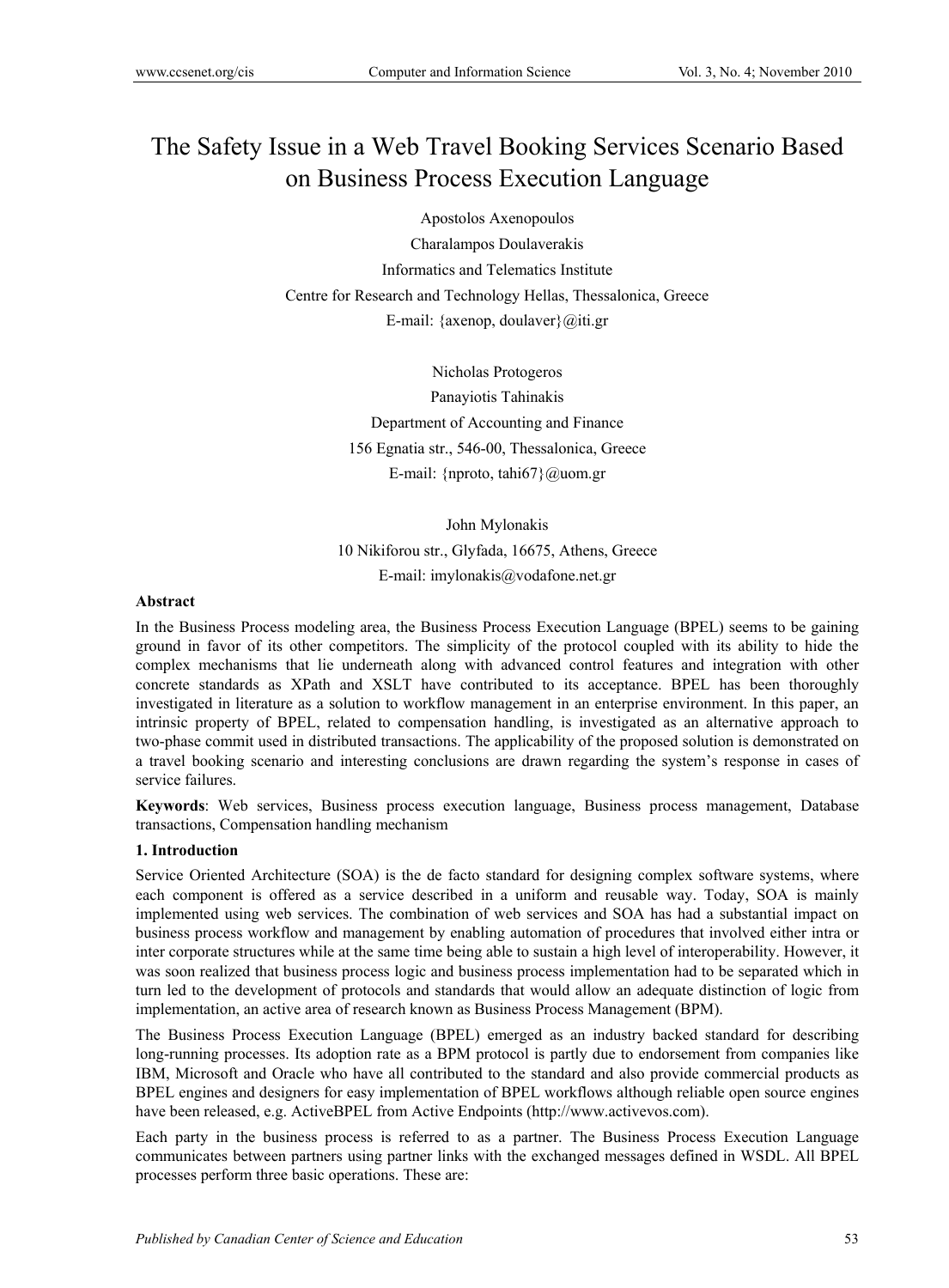a) **Invoke,** involves the calling and execution of the services that comprise the process. These are web services implemented on each partner side.

b) **Assign,** allocates values

c) **Reply,** is the termination point of each called service and contains the result of the execution. Reply is also the endpoint activity of the process as a whole.

d) between variables. These values either come from the reply function of a service or they can be user defined. The Business Process Execution Language is often used as an orchestration service for managing complex processes that require access to different and/or distributed databases of the different organizations (partners) involved. Due to the inherent heterogeneity between software systems of the involved partners, a matter which often arises is that of consistency of data. One could imagine the situation in a BPEL travel booking process for example, where a customer issues a reservation request for both a hotel room and a flight and something goes wrong in the room reservation service while the reservation for the flight is completed. In this case a mechanism should exist where a rollback of the flight reservation would be initiated automatically within the process. BPEL can handle these situations with appropriately defined compensation handlers. A compensation handler can only be called through a fault handler and its main use is to undo previous actions inside a scope when an exception or error occurs. While it provides an efficient way to cope with abnormal behavior, its main drawback is that the only way to be invoked is inside of a fault handler and not during the normal process execution.

In the travel booking scenario, if an error occurred during the final phase of the reservation for both the hotel and the flight ticket in the hotel process for instance, this would have the effect of invoking the compensation actions and both reservations of flight and hotel and informing the customer that an error occurred. Then the whole process would start from the beginning and would again reserve the flight ticket that was originally reserved and subsequently cancelled. It is obvious that this behavior adds overhead to the process and could have been avoided if compensation could be invoked outside of a fault handler.

The purpose of this paper is to investigate the Business Process Execution Language using an implementation of a travel booking business process.

# **2. Background and Literature**

#### *2.1 The 2-Phase Commit Protocol*

In relational database management systems, transaction management aims to keep a database in a consistent state even when concurrent accesses and failures occur. That is, if a database was in a consistent state before a transaction is initiated, transaction management ensures that the database will return to a consistent state after the completion of the transaction.

In order to maintain a consistent state in RDBMS systems, the 2-phase commit protocol has been extensively used (Alkhatib, 2002). 2-phase commit is a distributed algorithm used to ensure the integrity of a committing transaction. The protocol results in either all nodes committing the transaction or aborting. In 2-phase commit, one node is designated the coordinator and the rest of the nodes are called cohorts. In the first phase, namely the "commit-request" phase, the coordinator sends a "*query-to-commit*" message to all cohorts waiting for them to reply with an agreement message. In the second phase, the "commit" phase, if the coordinator receives an agree message from all cohorts, it sends them a "*commit*" message. If all agreement messages do not come back, the coordinator sends an "*abort*" message. If the cohort receives a "*commit*" message, it releases the resources held during the transaction and sends an acknowledgement. If it receives an "*abort*" message, then the cohort undoes the transaction and releases the resources (Singhal, 1994).

#### *2.2 Transactions in Business Activities*

2-phase commit protocol is appropriate for supporting atomic distributed transactions with the traditional ACID (atomic, consistent, durable, isolated) properties. However, in real world business transactions, the 2-phase commit is difficult to implement. The major issue is the isolation of a database transaction. The protocol requires that the processes waiting for resources locked by other processes will have to wait until the resources are released. This resource locking is impractical for the business world (Charfi, 2007).

Real world business transactions are usually long-running transactions, also known as business activities. A defining characteristic of the business activities is that instead of locking resources (using e.g. a 2-phase commit protocol) they can undo previous actions by using appropriate compensation logic. These transactions are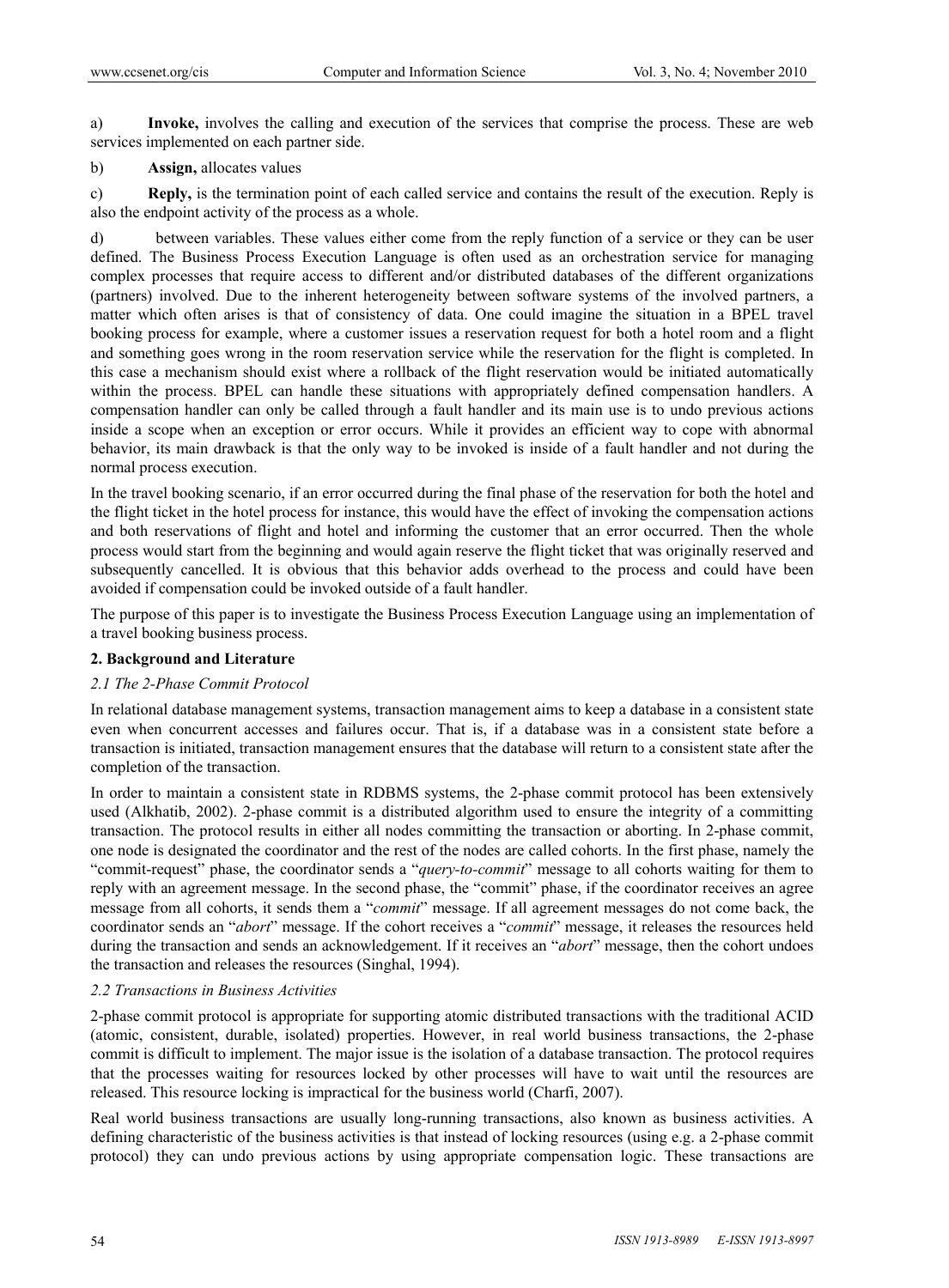characterized by relaxed isolation, i.e. state information can be shared across distributed resources before the completion of the business activity (Kolawa, 2006).

Transactional semantics support for long-running transactions is available in some business process composition languages, like the extended transaction model of BPML (Arkin, 2001). The extended transaction allows two possible modes of recovery: backward recovery, where the transaction initiates some compensating activities to cancel the effect of the failed transaction, and forward recovery, where the business process instance is allowed to continue its execution taking into account that the transaction failed.

An alternative approach to the two-phase commit protocol can be provided indirectly by BPEL. In case of a service failure, a compensation handler can be used to undo those actions that completed successfully. This approach is appropriate for business process instances that extend over a long period or cross organizational boundaries, where it is impractical to have transactions waiting to commit.

Several efforts that exploit the exception handling features of BPEL in business oriented applications have been proposed in the literature. The Fault, Compensation and Termination (FCT) handlers of BPEL have been examined by He & Watters (2007) in order to show the features that might be modified and be suitable for business processes in 3rd party logistics applications. AT framework for automatic handling of business process failures is presented by Kareliotis (2007). The framework employs a pre-processor that enhances BPEL scenarios with code that detects failures, discovers alternate WS implementations and invokes them resolving the exception.

# **3. The Travel Booking Scenario**

Following the above considerations and in order to test the abilities of the compensation mechanism of BPEL, a virtual travel booking scenario has been implemented. The scenario involves the collaboration of various organizations as are hotels and airline companies along with user input. The travel booking scenario has been used extensively (Decker, 2007, Rosenberg, 2005), providing a relatively easy to understand example of BPEL's orchestration and communication behavior. This Section shall provide the details of the developed platform on which all tests were carried out.

In the travel scenario, the user seeks to book a holiday package through an appropriate web portal which orchestrates all services from providers using a BPEL process. The providers are a number of airline companies and hotels where each has a searching and booking service. The user selects destination and duration of holidays and the system requests availability on airplane tickets and hotel rooms. The response to the user is presented in a sorted list of available package compilations according to total cost. The user selects a package and a confirmation is sent to the user if the whole process was successful. If an error occurred, a compensation strategy is followed and user is informed. The overall process is visualized in Figure 1.

# *3.1 Requirements and System Description*

A travel booking portal should fulfill several requirements in order to be dealt with as a real world scenario. These requirements and how BPEL copes with them according its specifications noted below:

- **Scalability**. As the number of hotels and airline companies that are linked to the system (portal) is not constant but will be changing, there should exist the possibility to easily scale up or down according to the needs. The scaling should be done in a manner that will not compromise functionality of the system and should also be done without much complexity. BPEL can handle a large number of *partner links* and communication with partners is done individually through messages. As a result, a change in the number of partners and services will not compromise any functionality.
- **Reliability**. All communications should be done in a reliable environment. If a response to a request is not issued or an error occurs the system should be able to recover and proceed with normal operations as planned accordingly. According to BPEL specifications message exchange is reliable. Session timeouts can be implemented so as not to end up in a deadlock and special fault handlers, which will be discussed later, can be defined in order to deal with errors.
- **Asynchronous communication**. Responses from partners registered in the system could either be received instantly, after a period of time or even not received at all if an error occurs. The process should be able to continue execution without having to wait for a response. BPEL has native support of asynchronous messaging as it is especially designed to orchestrate long running business processes.
- **Exception handling**. As the number of partners (hotels and airline companies) increases, errors or faults will become more common. Fault handling should be employed in order to manage errors that could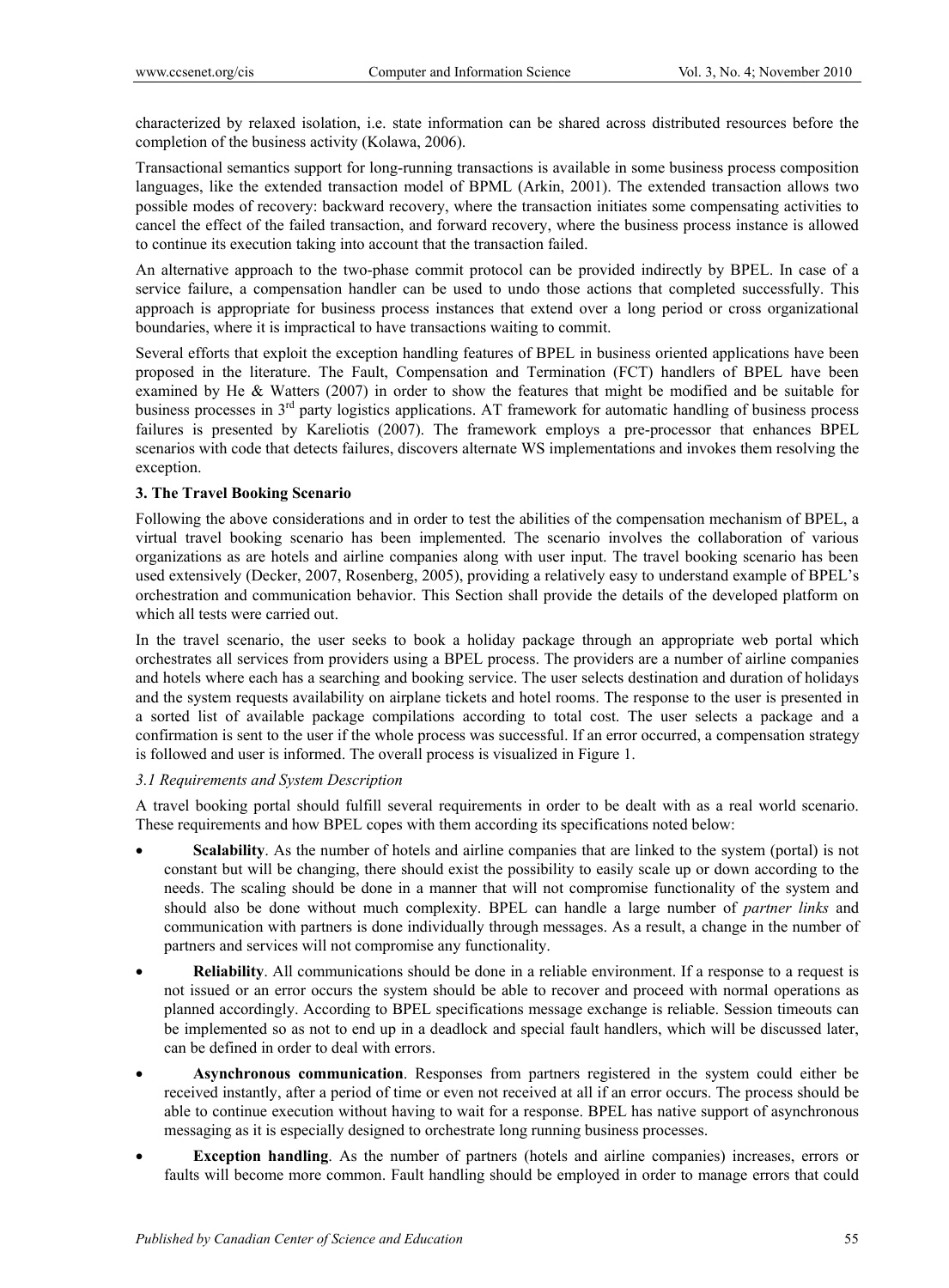lead to unpredictable situations or even stop process execution. Additionally as asynchronous communication is adopted, compensation of previous actions in case of errors should be supported. BPEL incorporates fault and compensation handlers and their construct will be investigated in particular in the next Section.

Following the above requirements, an appropriate travel booking portal where requests can be issued has been implemented. Simulated hotel and airline services were also developed along with a BPEL process specifically for orchestrating them according to the diagram of Figure 1. The travel booking portal was developed with JSP while the BPEL engine used was the ActiveBPEL Engine (http://www.activebpel.org) along with Apache Tomcat (http://tomcat.apache.org) and Apache Axis (http://ws.apache.org/axis). The BPEL process was developed using the ActiveBPEL Designer.

#### *3.2 Managing Exceptions in BPEL*

A travel booking process may involve processes that can span multiple enterprises. It requires successful completion of several activities, such as hotel reservation, car rental and flight booking. These services, no matter how they are distributed across platforms and companies, all succeed or fail as a unit. In such a business environment, where even more complex workflows are built and communication with several partners may take place, more faults and exceptions are likely to appear, which may cause unpredictable results during the process execution. Therefore, the success of a business process is strongly related to the ability of the system to deal with exceptions.

In order to handle exceptions during workflow execution, BPEL provides backward-recovery procedures based on compensation handling. More specifically, in the case of a fault, several operations that were completed successfully need to be undone. The role of compensation handling is to undo these successfully executed units of work.

In the travel booking scenario described in this paper, a fault is likely to occur in several phases of the process. For example, when the user performs a search for available solutions, the web service of a hotel partner may be unavailable, which causes a fault during the invocation of its partner link. This fault, however, should not affect the overall process since the remaining solutions can be returned to the user. This problem can be easily overcome by using a fault handler, which catches the fault and ensures the normal completion of the process. The situation is different considering the booking phase, where the user submits a request for hotel, flight and car reservation. In this case, a failure in the flight reservation service should force cancellation of the entire travel reservation process. This requires that the rest of the remaining successfully completed services (hotel / car reservation) should be undone, by applying an appropriate compensation mechanism.

In Figure 2, the BPEL code for the implementation of the compensation handling mechanism is presented. This part of the process is enclosed in a *scope* container (ScopeBookAll), which is responsible for the invocation of the room reservation and flight reservation services. These two services are executed in parallel, as they are enclosed in a *flow* container (lines 10-35). The scope "ScopeBookRoom" (lines 11-22) includes an *invoke* activity for the execution of the hotel booking service along with an accompanying compensation handler. If the hotel booking operation needs to be undone, the compensation handler undertakes the task to cancel the booking by invoking the cancellation service. The flight booking service execution is treated in a similar way (lines 23-34).

The fault handler of the scope "ScopeBookAll" (lines 2-9) includes two *catch* activities. Each one is associated with a fault name, "cannotBookRoom" and "cannotBookFlight", which are described in the WSDL files of the respective web services. When a fault occurs in the room reservation service, the *catch* activity "cannotBookRoom" is activated and calls the *compensateScope* with "ScopeBookFlight" as its target. This means that if the room reservation fails and the flight reservation completes successfully, a compensation mechanism is invoked to undo the flight reservation (cancel Flight Booking).

# **4. Conclusions**

From the implementation of the travel booking scenario described above, the compensation mechanism of BPEL was analyzed. This analysis has shown that the compensation handling mechanism provided by BPEL has several limitations. The most significant one stems from the fact that in BPEL the process is both the initiator and the coordinator of the transaction. The process itself is responsible for managing the transaction, i.e. listen to faults, start compensation, etc. In such a local coordination model, the BPEL process decides alone on whether compensation is needed. In case a fault occurs, the process initiates compensation without interacting with the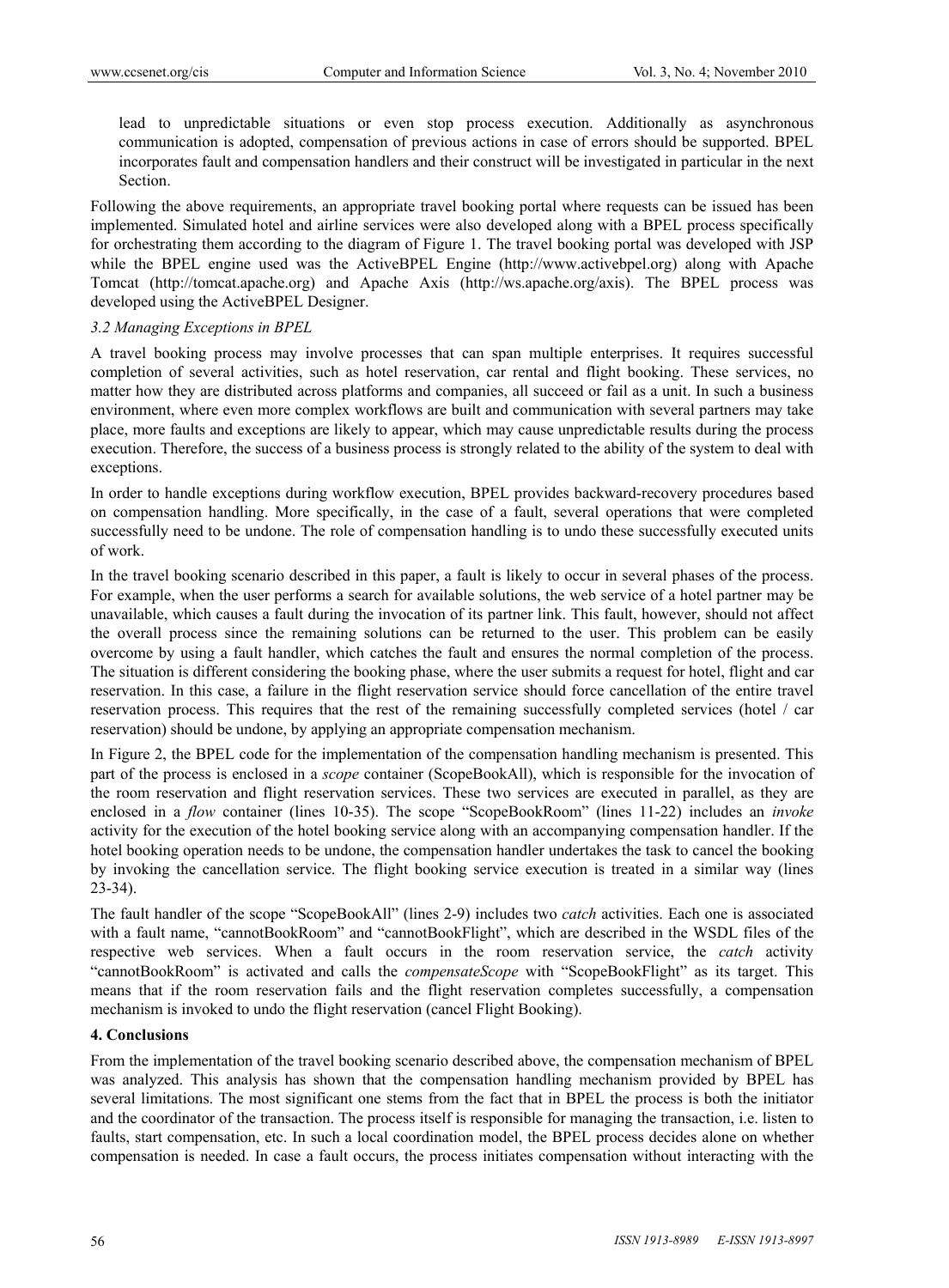partner to check if it is desirable. Consequently, if a fault occurs at the partner, it will not be noticed by the process, which may result in failure of the compensation operation and produce an inconsistent state.

For large-scale business processes that span across enterprises, the implementation of compensation mechanisms with BPEL is a challenging task. The developer has to write code to take care the transaction handling and the scope definition and to nest them correctly. Additionally, the developer has to take care not only of the process transactions but also of the mechanisms for reversing the operations of the partner web services

However compensation handling in BPEL is a quite sophisticated mechanism that gives developers great flexibility to model operations for undoing previous actions. It can be used as an alternative approach to two-phase commit, but it is more appropriate for long-running transactions. Two-phase commit is advisable for database transactions that can be handled as ACID transactions and allow resources to be locked. On the other hand, for long-running business processes, it is impractical to lock resources for several hours or days. By using BPEL Compensation Handlers, locking of resources is avoided. Regarding the travel booking scenario, the use of compensation handling allows transactions related to room or flight reservation to be completed without the need to lock resources. This is very important taking into account that these transactions may last for long periods of time.

Overall, BPEL despite its addressable limitations in error and compensation, presents a unique ability to integrate and assemble individual Web services into standards-based business processes. It is an important element of the service-oriented enterprise and the overall Web service technology stack. It provides developers with an easy-to-use framework to design sophisticated distributed business processes, enabling creation of complex workflows and orchestration of services from multiple platforms and enterprises.

#### **References**

Alkhatib G., Labban R.S. (2002). Transaction Management in Distributed Database Systems: the Case of Oracle's Two-Phase Commit. *Journal of Information Systems Education,* Vol.13, pp. 95-104.

Arkin A., Agrawal, A. (2001). *Business Process Modelling Language (BPML).* Working Draft 0.4, pp.1-100.

Charfi A., Schmeling B. and Mezini M. (2007). *Transactional BPEL Processes with AO4BPEL Aspects*. In Proc. European Conf. Web Services, IEEE CS Press, pp. 149-158.

Decker G., Kopp O., Leymann F., and Weske M. (2007). *BPEL4Chor: Extending BPEL for Modelling Choreographies.* ICWS, pp. 296-303.

He Yi, Watters P.A. (2007). *On the complexity of compensation handling in WS-BPEL 2.0 for 3rd party logistics*. Inaugural IEEE International Conference on Digital Ecosystems and Technologies (IEEE DEST), pp.118-121.

Kareliotis C., Vassilakis C. and Georgiadis P. (2007). *Enhancing BPEL scenarios with Dynamic Relevance-Based Exception Handling*. ICWS, pp. 51-758

Kolawa A. (2006). BPEL in a Service-Oriented Architecture. *InfoManagement Direct,* June 2, pp.1-5.

Rosenberg F., Dustdar S. (2005). Business rules integration in BPEL - a service-oriented approach. *E-Commerce Technology*, pp. 476-479.

Singhal M., Shivaratri N. (1994). *Advanced Concepts in Operating Systems*. McGraw-Hill, 1-522.

http://www.activevos.com

http://www.activebpel.org

http://tomcat.apache.org

http://ws.apache.org/axis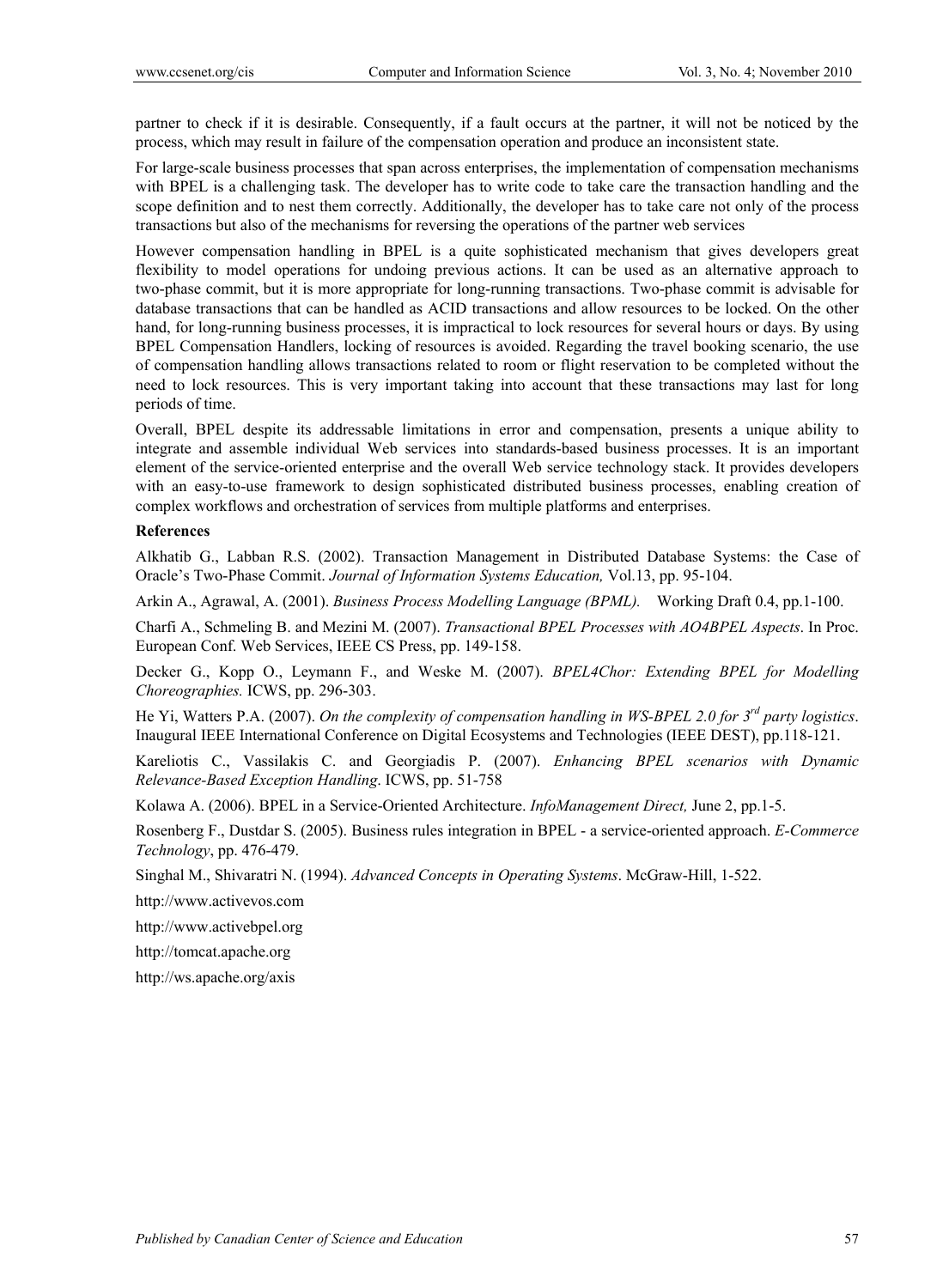

Figure 1. Travel booking portal scenario